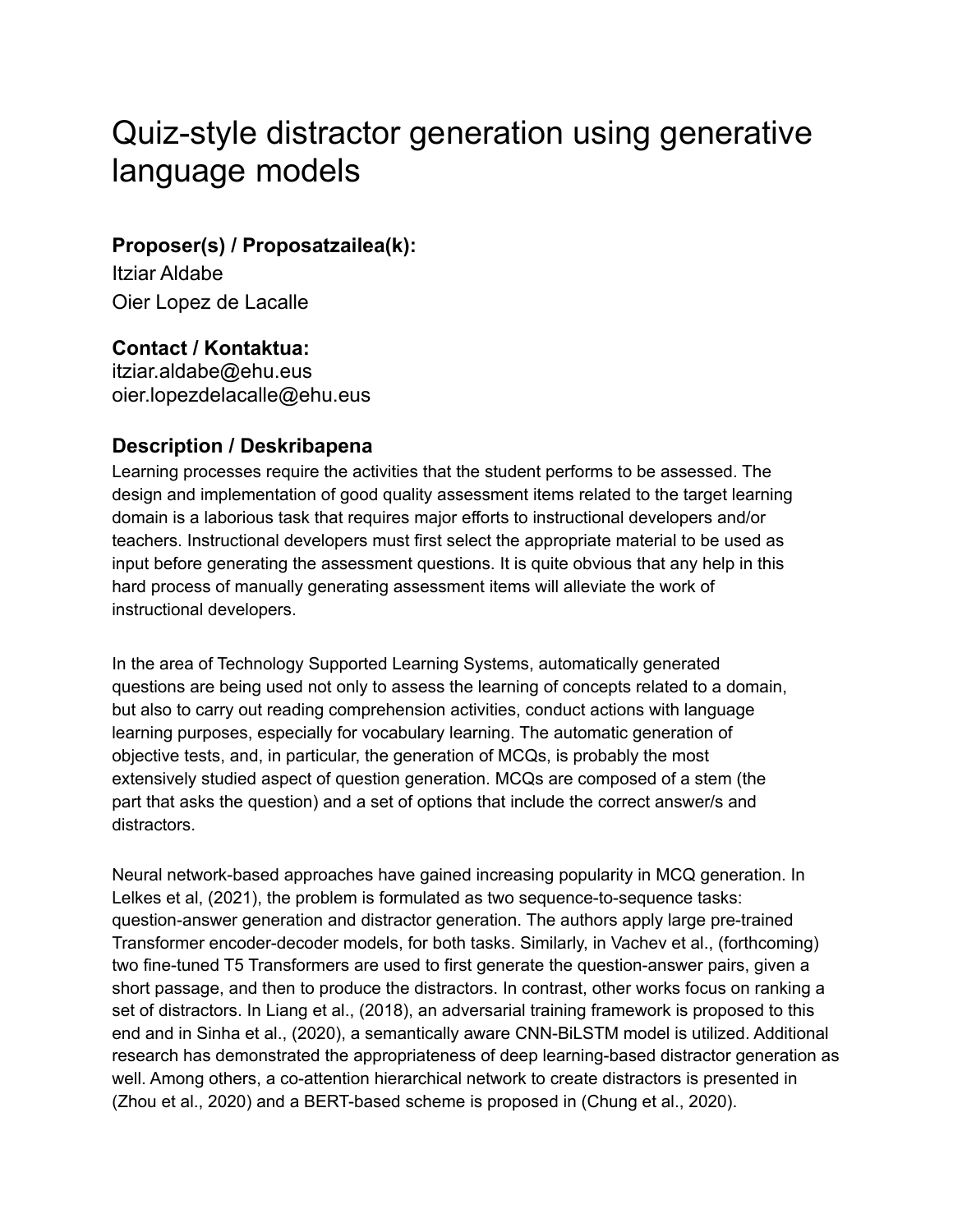# **Goals / Helburuak**

The **main objective** of the project is to analyse and implement a deep learning approach to distractor generation. The key objectives are the following:

- 1. Analysis of the state of the art techniques for developing distractor generation
- 2. Design of a deep learning architecture which provides distractors for given question-answer pairs
- 3. Implementation and evaluation of the model on publicly available datasets such as RACE (Lai et al., 2017)

#### **Requirements / Betebeharrak**

English. Machine learning. Good programming skills, basic math skills.

Although it is not a requirement, taking the course "**Seminar on language technologies. Deep Learning**" (see below) will allow the student to accomplish more ambitious goals. Contact us for further details.

The dissertation can be written in Basque, English or Spanish.

#### **Framework / Esparrua**

NLP applications for education Python, pytorch/tensorflow

#### **Tasks and plan / Atazak eta plana**

Analyze MCQs datasets.

Analyze the state of the art in MCQ, distractor generation and related topics

Design and implement a distractor generation system.

Test and evaluate the implemented algorithm on public dataset.

Analyse the output of the system to 1) perform an error analysis and 2) purpose possible improvements.

Write up the report.

#### **References**

H.-L. Chung, Y.-H. Chan, and Y.-C. Fan, "A BERT-based distractor generation scheme with multi-tasking and negative answer training strategies." in Findings of the Association for Computational Linguistics: EMNLP 2020. Online: Association for Computational Linguistics, Nov. 2020, pp. 4390–4400. [Online]. Available: <https://aclanthology>.org/2020.findings-emnlp.393

Lai, G.; Xie, Q.; Liu, H.; Yang, Y.; and Hovy, E. 2017. Race: Large-scale reading comprehension